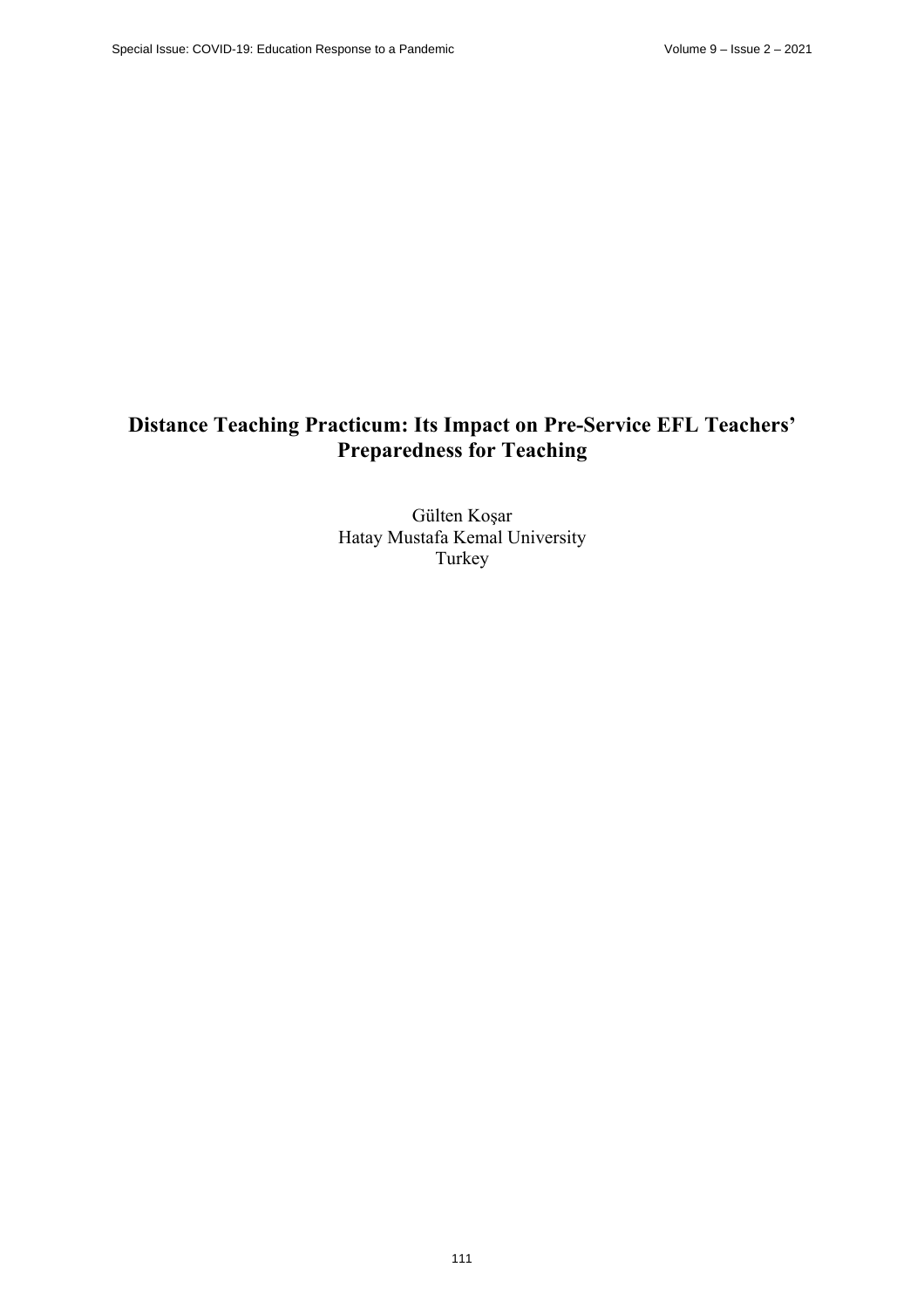### **Abstract**

Teaching practicum performs a crucial role in initial English language teacher preparation programs in that it offers pre-service English-as-a-foreign-language teachers a great chance to put the pedagogical content knowledge they have acquired through the coursework into practice by teaching real students. Due to the outbreak of COVID-19 pandemic, pre-service English-as-a-foreign-language teachers in the context of the present study, had to do more than half of their teaching practicums via distance education. This qualitative case study explores 25 pre-service English-as-a-foreign-language teachers' conceptions of the influence of distance teaching practicum on their preparedness for the first year of teaching. The data collected by emailed questionnaires were analysed adopting inductive content analysis. The results indicated they did not believe distance teaching practicum was effective in enhancing their professional learning and preparing them for the first year of teaching. In addition, they did not think teaching practicum conducted face-to-face could be replaced by distance teaching practicum.

*Keywords*: COVID-19 pandemic, distance teaching practicum, preparedness for teaching, pre-service English-as-a-foreign-language teachers, teaching practicum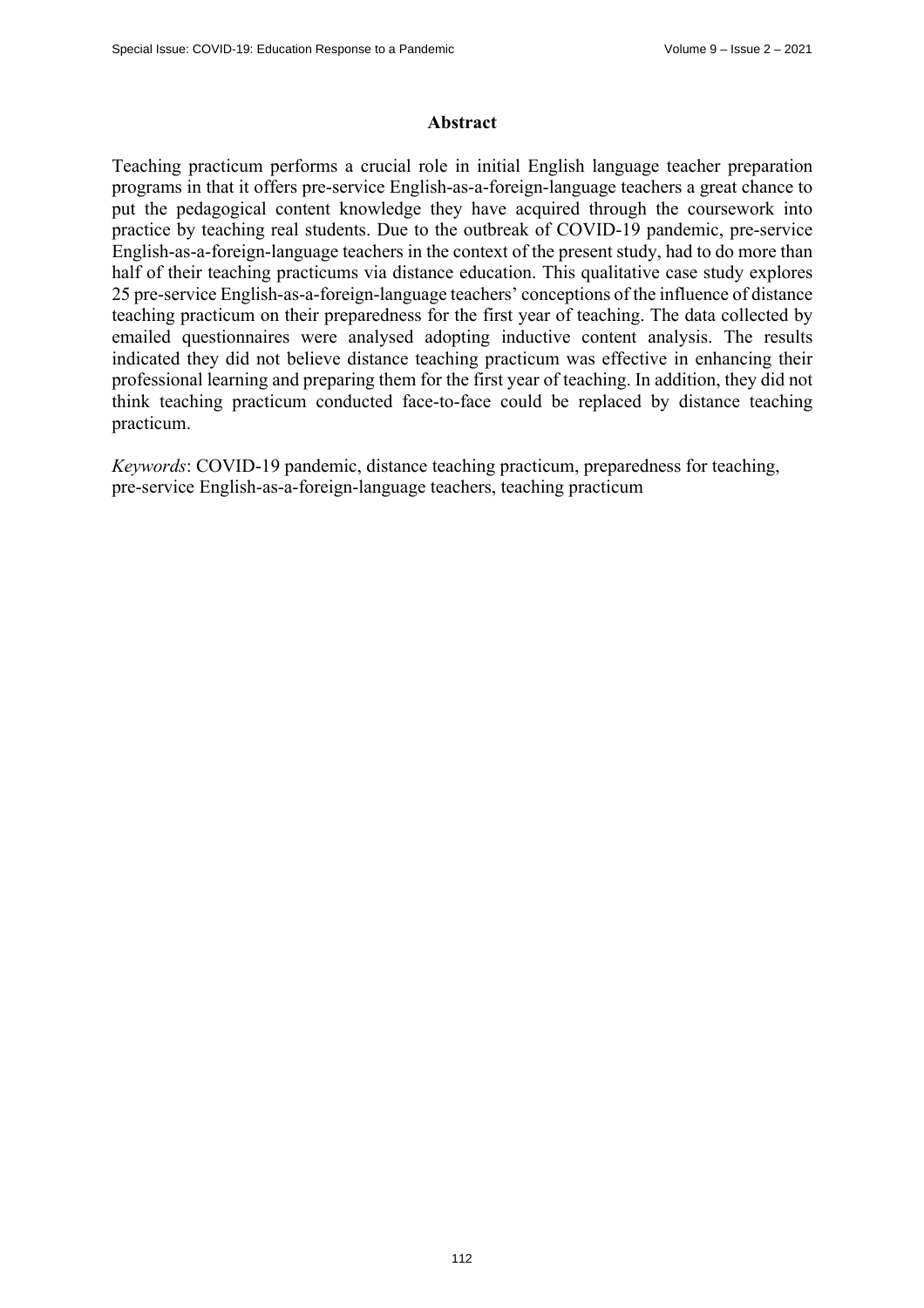Teaching practicum (TP) could be conceived to be a platform where pre-service English-as-aforeign-language teachers (PSEFLTs) gain a first-hand experience of testing the effectiveness of disparate methods for English language teaching, about which theoretical information is provided by the university component of pre-service teacher education. Notwithstanding the importance of the theoretical knowledge imparted to pre-service teachers to help them prepare for the teaching profession, the mismatches that may occur between what is preached in the coursework and what is lived in the field might be the source of not only PSEFLTs', but also beginning EFL teachers' questioning its merit. Since learning to teach is viewed to be a contextdependent activity (Zeichner, 2010), the field is deemed to be of high significance by PSEFLTs to experience what it means to be a teacher and to gain profound insights into teaching and learning from the viewpoints of teachers rather than students, which they have been doing to the date they commence to do their TPs.

Distance education (DE) that could be defined as the education provided via online learning environments and on which a plethora of research has been undertaken (Akimov & Malin, 2020; Bose, 2013; Lee, 2017; Nielsen, 1997; Ramos et al., 2011; Raygan & Moradkhani, 2020) differs from face-to-face education presented in a learning setting with the physical presence of the teacher and students. Not only does the mode of delivery change from face-to-face education to DE, but also the learning outcomes produced by them may change. Such a discussion on the disparities between the effects of face-to-face education and distance education on student learning can be extended to the probable discrepancies between the effects of face-to-face TP and distance teaching practicum (DTP) on PSEFLTs' professional learning and preparedness for the teaching profession.

Until the outbreak of the COVID-19 pandemic, TP had been conducted by placing senior PSEFLTs into practicum schools where they were required to teach students and observe their mentor teachers' instructional practices. As a result of the pandemic, they could not complete their TPs in their placement schools. In view of the fact that PSEFLTs hold TP in high esteem and view it as an invaluable arena adding to their preparedness for teaching, this research aimed to unpack PSEFLTs' conceptions of the effect of DTP on their preparedness for the first year of the teaching profession. The lack of research into the impact of DTP on PSEFLTs' preparedness for teaching indicates the contribution to be made by this study to the literature. Additionally, the findings to be presented in this research could prompt teacher educators, mentor teachers and policy makers in TP to deeply ponder over what initiatives to launch with a view to running effective DTP so that PSEFLTs can make the most of it.

### **Literature Review**

### **Pre-Service Teachers' Professional Learning**

Teacher professional learning could be defined as learning practices they go into in an attempt to enhance the quality of their teaching. What teachers want to learn professionally could change according to their year of teaching experience (Louws et al., 2017), and the development of pedagogical content knowledge is believed to be person- and context-bound (Driel & Berry, 2012). Associated with that, the factors contributing to pre-service teachers' professional learning are postulated to be manifold, and in addition, they are considered to be influenced by past and present experiences having been gained in various contexts (Leeferink et al., 2015). Considering "the person" as one of the main determiners in gaining pedagogical content knowledge, it could be alleged the experiences pre-service teachers had in their prior educational lives and the ones they undergo as fulfilling the requirements of the pre-service teacher education program presumptively have something to do with their professional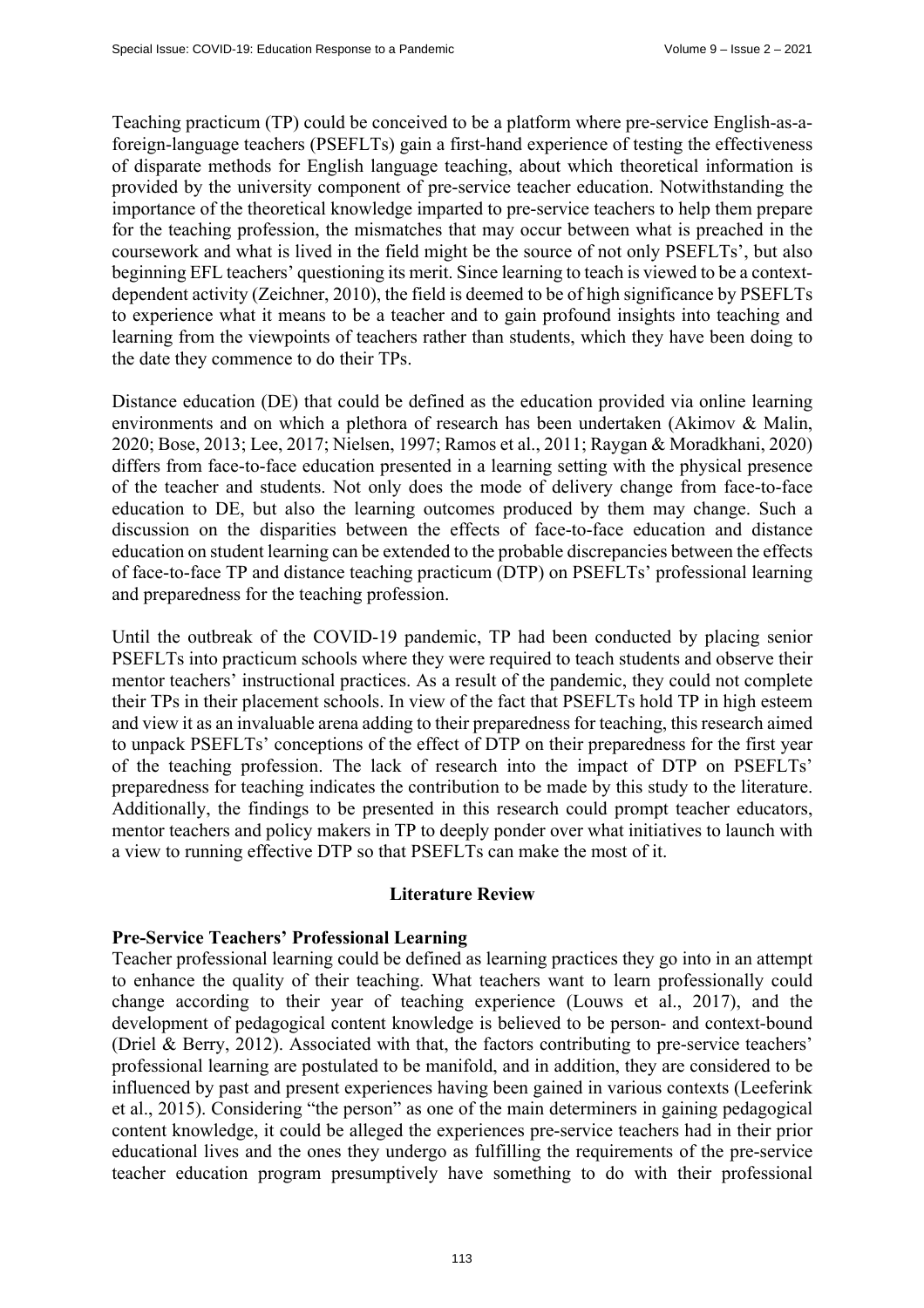learning. Pre-service teachers assume an active role in the construction of their professional knowledge during their initial teacher education (Tang et al., 2012), and what they acquire through campus- and school-based learning could foster their abilities to work at schools (Tang et al., 2016). Pre-service teachers seek help for their professional learning starting from their first year in the program (Toom et al., 2017), which brings forward the crucial function to be served by teacher educators and the other parties featuring in pre-service teacher education.

A set of actions can be taken to promote pre-service teachers' professional learning. For instance, it could be stimulated through peer assisted learning as was reported in the research conducted by Bone et al. (2019). Teaching abroad experience is also posited to broaden preservice teachers' knowledge of teaching in a world continually increasing in complexity (Moorhouse & Harfitt, 2019). Additionally, Anwaruddin's (2016) study yielded integration of information and communication technologies into English language teachers' professional development activities ended in improvement in their pedagogical knowledge. Seeing the increased integration of technology into teaching and learning practices at all levels of education over the last two decades, avoiding it in pre-service teacher education would literally be swimming against the current.

Notwithstanding the fact that subject knowledge is appreciated to be effective in quality teaching (Richards et al., 2013), teaching experience gained by virtue of TP is on a par with pre-service teachers' knowledge of English language teaching. TP occupies, in effect, a vital place in pre-service teacher education (Gray et al., 2019; Grudnoff, 2011; Ulvik & Smith, 2011) as pre-service teachers practice teaching real students and develop their teaching competencies via employing pedagogical content knowledge they have accumulated from the start of and/or during their TPs (Choy et al., 2014; Cohen et al., 2013; Gebhard, 2009). The indispensable contribution of teaching experience gained in TP to PSEFLTs' learning was demonstrated in Chien's (2015) study from the points of view of PSEFLTs. As well as practicing teaching in TP, reflecting on teaching practices impacts on pre-service teachers' professional learning. For instance, in the study by Gan and Lee (2016), it was reported that pre-service English-as-asecond-language teachers' reflections on their teaching experiences in TP resulted in professional learning with regard to effective classroom practices. Undoubtedly, mentor teachers perform a fundamental role in how much pre-service teachers learn from their experiences of TP. Accordingly, the substantial role played by mentor teachers in pre-service teachers' learning to teach is accentuated in the literature (Adams, 2017; Barak & Wang, 2020). Irrespective of the fact each student teacher has diverse needs in the transition period between the final year of pre-service teacher education programs and the first year of teaching (Dahlgren & Chiriac, 2009), they all need practice teaching and reflect on their teaching practices in conjunction with the feedback they receive from their mentor teachers and university supervisors.

## **Distance Teacher Education**

Distance teacher education could be conducted as a supplement to face-to-face teacher education or as a substitute for it as a consequence of the emergence of an unanticipated circumstance like a pandemic. Distance teacher education is contended to be an agent promoting the increase in the exchange of ideas between lecturers and pre-service foreign language teachers and developing students' skills of the use of technology for their learning (Forbes & Khoo, 2015), and it is viewed to be an agent enhancing pre-service teachers' professional learning and development (Turvey, 2012). Moreover, online technologies are considered to facilitate personalized teacher professional development in Yurkofsky et al.'s (2019) study. It was demonstrated in the study that DE promoted pre-service teachers'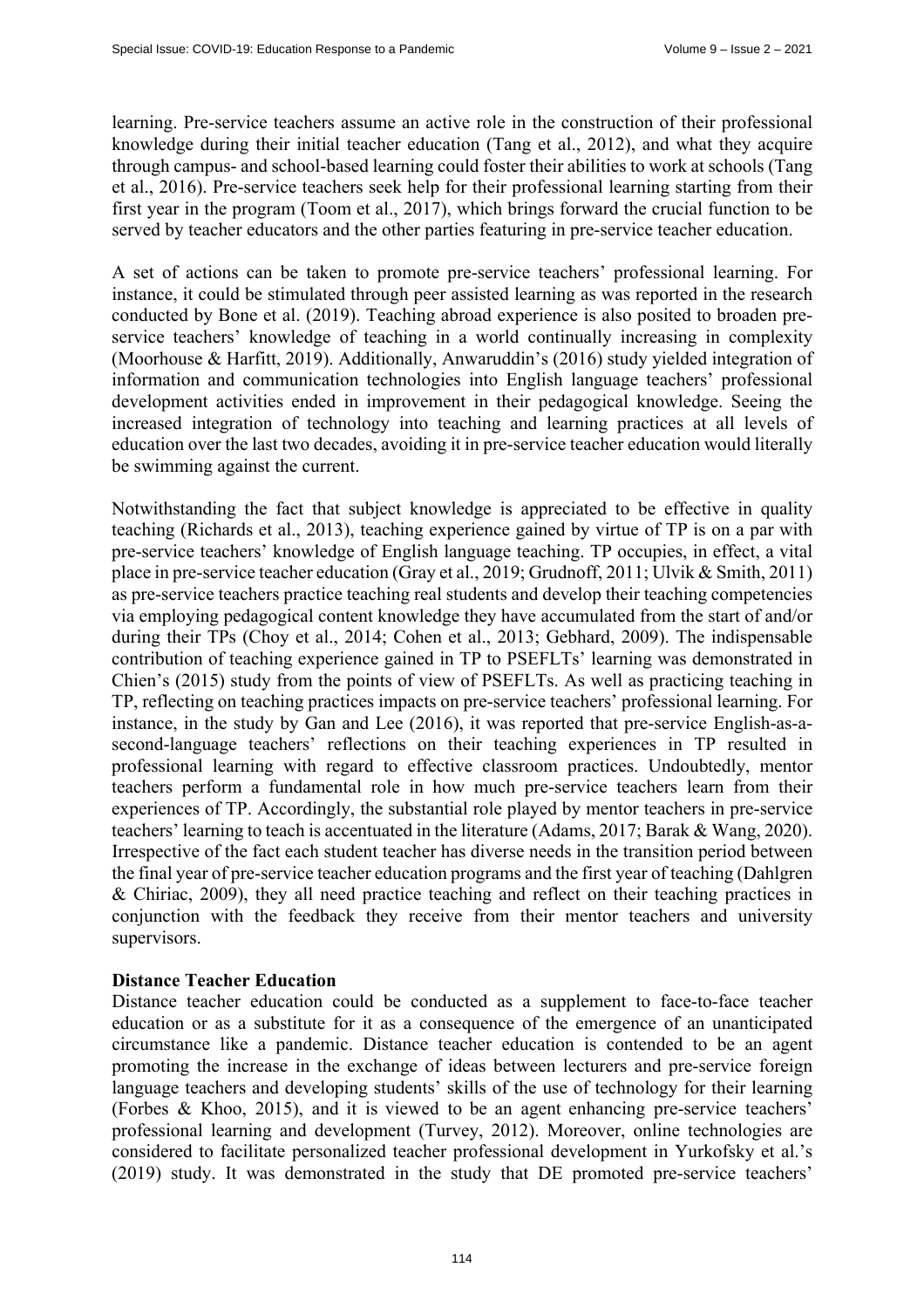reflective practice, and offered curricular and emotional support to them. The advantages of DE, according to Cowan (1995), were the freedom students had in placing more emphasis on the topic they wanted to learn and in the decisions they made in the learning process, and having the chance to study at their own pace. However, the author claimed that it embodied a number of disadvantages including the absence of effective communication, considering the one in face-to-face communication, the difficulty to be faced by students in taking equal advantage of the same DE, and lack of socialization among students and teachers.

The way DE is conducted affects the satisfaction pre-service teachers derive from it. To exemplify, the research by Kim et al. (2011) revealed the quality of teaching positively influenced learning satisfaction with DE. The study by Offir et al. (2008) explored the differences in the learning outcomes produced by synchronous and asynchronous distance learning systems. Synchronous distance learning was depicted to be more effective than asynchronous, originating from the higher level of interaction between the teacher and students. The extant studies on DE also reported negative conceptions student teachers held about it due to the problems in regard to the inability to use technology, the need for training the staff to develop their technological skills, demotivation among students, and being devoid of social presence (Gillies, 2008). The research done by Adem (2009) yielded the reasons behind the high attrition rates amongst the participants of distance teacher education programs, which involved the insufficiency of the support and overburdening the participating teachers by the work required. What is reported in Adem's (2009) study indicates the necessity of offering firm and continuing support to distance pre-service teachers. The level of support to be provided to them largely depends upon their particular needs. To illustrate, the significance of virtual field experience for pre-service teachers who could not go to schools was emphasized besides the need for the development of their technological skills in Phillion et al.'s (2003) study.

Initiating and sustaining a strong interaction with pre-service teachers in distance education can be deemed to be a predictor of the effectiveness of DE. Therefore, the quality of DE could be improved through increasing both the quantity and quality of the interaction between students and teachers (Carrillo & Flores, 2020). Meaningful tasks as a part of online courses were favoured while the ones mandating memorization and group activities were not found useful by the study participants in the research by Boling et al. (2011). Even though designing meaningful tasks and maintaining interaction between the teacher educator and pre-service teachers and amidst pre-service teachers seem to be challenging in distance teacher education, Falloon's (2011) study suggested the promoting effect of virtual classrooms on the occurrence of quality dialogue. Furthermore, an array of improvements in DE such as providing prompt feedback and constant adaptation of the online system based on students' comments are required to foster student learning (Hall, 1996). In addition to pre-service teachers, university supervisors and mentor teachers could derive benefits from distance teacher education (Gruenhagen et al., 1999). They may have the chance to develop their skills in effectively and efficiently using digital technologies in pre-service teacher education and their repertoire of tactics to employ at challenging times in distance teacher education.

The literature encompasses studies demonstrating no significant difference in students' contentment receiving education in traditional classrooms and online classrooms (Skylar et al., 2005). Higher education students' social presence in online learning environments is contended to be affected positively by a comfortable online learning environment in which their feedback on the process of their distance learning is valued (Sung & Mayer, 2012). The pivotal role played by feedback in getting the most out of DE on the part of pre-service teachers was stressed in Uribe and Vaughan's (2017) study. Pre-service teachers instructed on the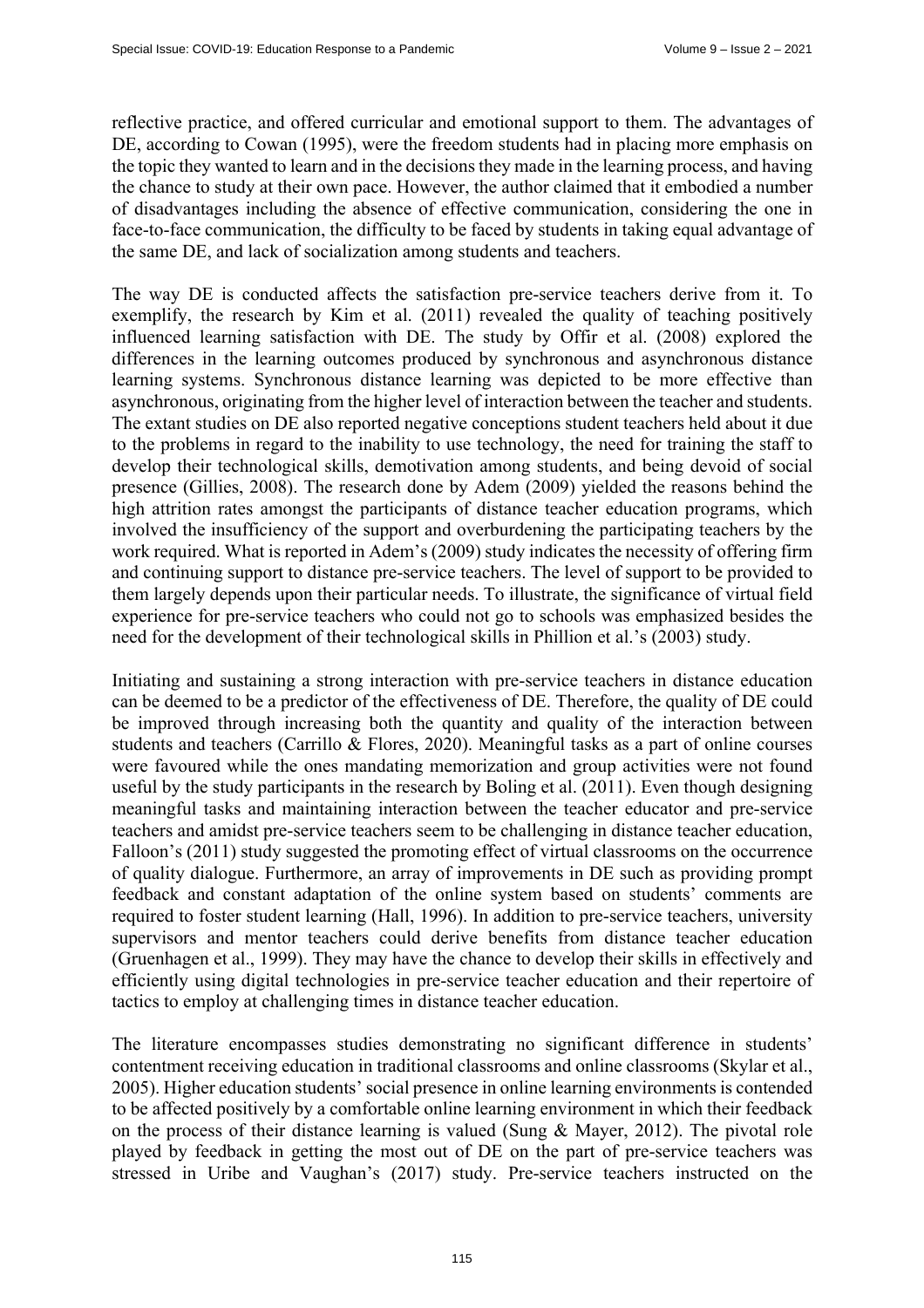significance of providing timely feedback in encouraging student learning need to receive immediate feedback from their teacher educators. The outbreak of the COVID-19 pandemic has urged all the parties involved in pre-service teacher education to ground pre-service teacher learning on digital technologies, about which they are likely to hold distinct views. For instance, the teacher educators participating in a recent study conducted by Moyo (2020) expounded divergent views on how teacher certification would be finalized in the absence of TP done in the field. In addition, they emphasized the significance of appreciating favourable outcomes of TP conducted face-to-face in a real classroom environment to sustain the achieved standards in pre-service teacher education.

Andragogy, developed by Knowles (1968), is the theory underpinning this study. The theory of andragogy lays the emphasis on adult learners' characteristics to explicate how they learn. Following is Table 1 displaying adult learner characteristics proposed by Knowles (1980, 1984).

## Table 1: Adult learner characteristics

As a person matures, his or her self-concept moves from that of a dependent personality toward one of a self-directing human being (Knowles, 1980, p. 43).

An adult accumulates a growing reservoir of experience, which is a rich resource for learning (Knowles, 1980, p. 43).

The readiness of an adult to learn is closely related to the developmental tasks of his or her social role (Knowles, 1980, p. 43).

There is a change in time perspective as people mature –from future application of knowledge to immediacy of application. Thus, an adult is more problem-centred than subject-centred in learning (Knowles, 1980, p. 43).

The most potent motivations are internal rather than external (Knowles, 1984, p. 12).

Adults need to know why they need to learn something (Knowles, 1984, p. 12).

Since the participants in this study are adult learners, according to andragogy, they are supposed to be self-directed and internally motivated learners, which could have its reflections in their perceptions with respect to DTP. Review of related literature has uncovered that DTP is an under-researched topic necessitating more research to enlighten its impact on PSEFLTs' professional learning and their preparedness for beginning to teach following graduation; thus, this research targets unravelling what views PSEFLTs hold about the effect of the DTP they have completed on their preparedness for the first year of the teaching profession.

### **Methodology**

## **Research Design and the Context**

This study was designed as a qualitative case study because, according to Strauss and Corbin (1998), qualitative research is "research about persons' lives, lived experiences, behaviours, emotions, and feelings" (p. 11), and this research aims at exploring PSEFLTs' lived DTP experiences. Additionally, as is stated by Denzin and Lincoln (2010), gaining a deeper account of a subject's perceptions of a phenomenon necessitates the use of qualitative study, and in this research, delving into PSEFLTs' DTP experiences was targeted. Furthermore, as is suggested by Punch (1998), the question of what kind of research, qualitative or quantitative, could enable us to learn more about what is investigated was posed prior to the start of this research. Taking into account the research question to which answers were sought in the present study, the answer to that question was found to be qualitative research. In addition to these, this research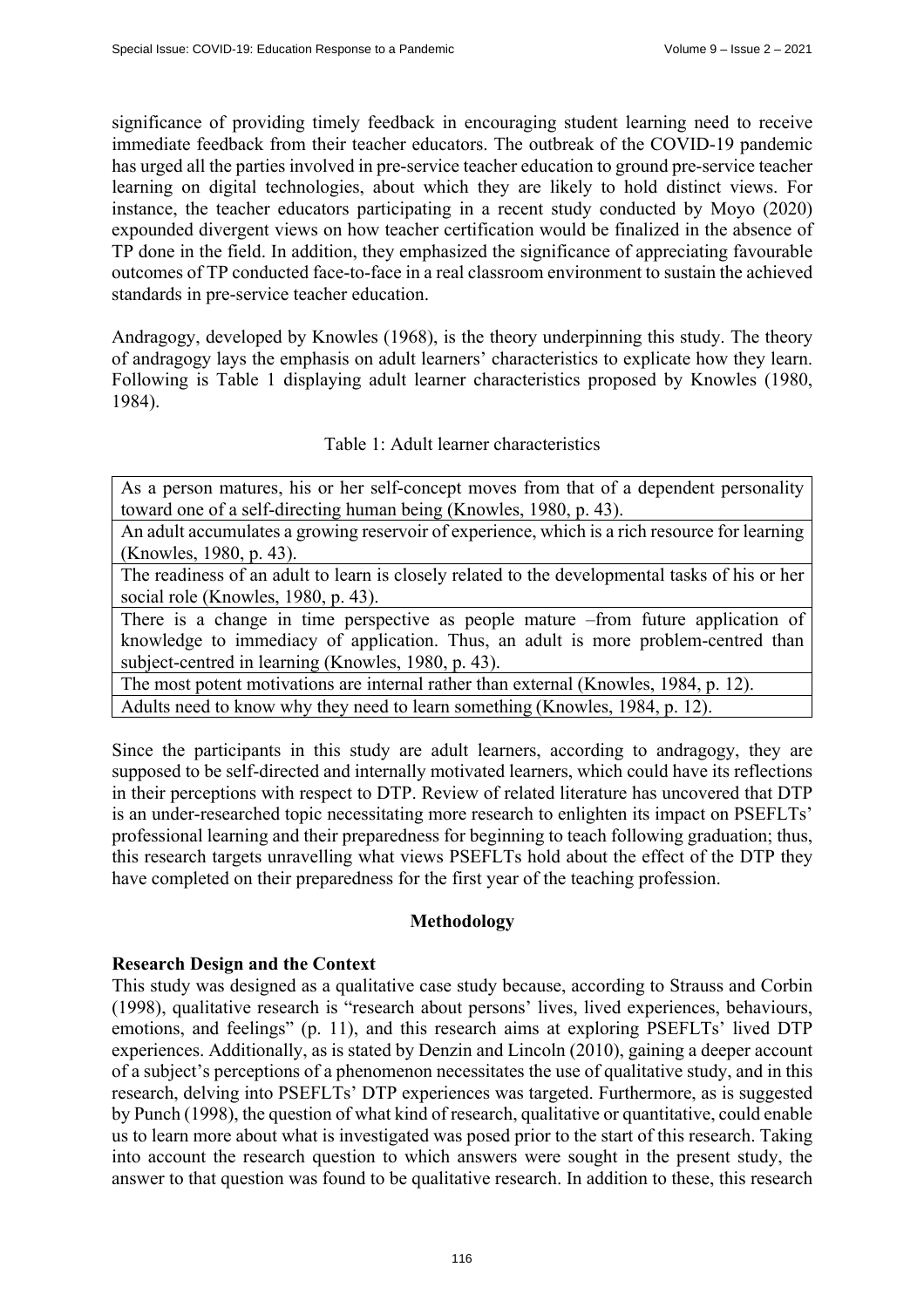does not intend to generalize the findings to other contexts, but to explore the study participants' perceptions of the DTP they have done.

In the context of this study, senior PSEFLTs have to take a 14-week TP course in the last year of initial English language teacher education programs. The course aims to endorse PSEFLTs preparing for the teaching profession by providing an opportunity to them for transferring the pedagogical content knowledge they have gained since the beginning of their academic education into their teaching in their practicum schools. PSEFLTs must teach at least 14 hours in their placement schools, assigned by Provincial Directorate of National Education. However, the PSEFLTs in this study could not complete their TPs in their placement schools on account of the coronavirus disease. They had been to their placement schools for just three weeks when their country started to be shaken by the deleterious effects of COVID-19 on every aspect of life. For this reason, they could not continue going to their placement schools in the remaining 11 weeks; instead, they were assigned the following tasks:

- Read the regulations regarding the teaching profession and add a copy of them to your file.
- Read the rules to be obeyed at schools and add a copy of them to your file.
- Provide information about the online systems having already been used by the practicing teachers to do school-related work and the distance education system introduced synchronously with the termination of the face-to-face education.
- Analyse the 2019-2023 strategic plan of the Ministry of National Education and add a synopsis of it to your file.

The participants completed the tasks and submitted their assignments to their university supervisors by uploading them to the distance education system used by the university they were enrolled in. The university supervisors were asked to email the assignments of the PSEFLTs they had supervised to their mentor teachers. The performance of the PSEFLTs on the TP course was assessed through grading their assignments, which had been done by assessing the lessons taught by them before the emergence of COVID-19. Subsequent to the completion of the DTP, a mailed questionnaire was administered to find answers to the research question.

## **Participants**

The questionnaire was e-mailed to 42 fourth-year PSEFLTs, the selection of whom was grounded on convenience sampling. Nonetheless, 25 PSEFLTs responded to it. The mean age of the participants was 23.2. Fifteen participants were female and the rest were male. All the participants had to complete their TP at a distance and were the first PSEFLTs doing DTP. The participants were informed about the purpose of the study and their consent was obtained; in addition, it was notified that they could withdraw from the study at any time for any reason. The name of the participants will not be mentioned throughout this research to protect their privacy. Each participant is numbered and when extracting statements from their responses, expressions like PSEFLT 2, PSEFLT 5 are used.

## **Data Collection Tool and Analysis**

A mailed questionnaire comprising two parts was developed by the researcher. The first part was used to disclose demographic information about the participants while the second part involved the three open-ended questions posed to uncover PSEFLTs' perceptions of the DTP. The questions were created after reading the literature on DE, and then were sent to three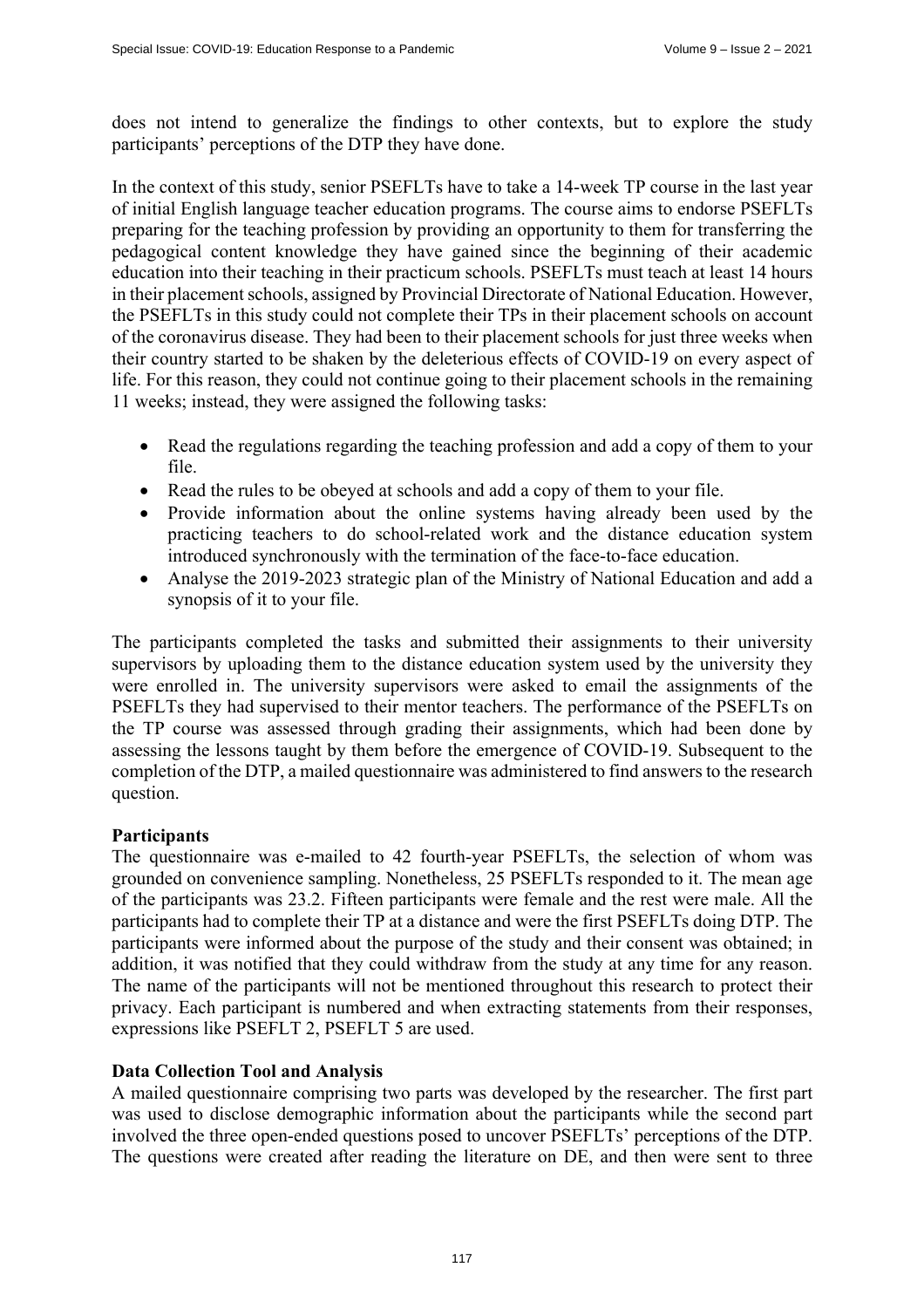English language teacher educators to ensure the precision of the questions and that they could offer answers to the research question. The questions in the questionnaire are:

- What are your opinions on the effect of the paperwork assigned to you in place of practicing teaching in real classes on your professional learning?
- Taking into account not having the opportunity for completing your TP in the field, how do you feel about your preparedness for teaching in your first year on the job?
- How do you think DTP could be offered in a way different from assigning paperwork so that it could help you prepare for your professional life better?

The data gathered from the questions were analysed inductively following the steps suggested by Creswell (2007). The data were read by two coders, one of whom is the researcher, before they began the coding process, thereby getting a rough idea of the participants' views about the DTP. The coders selected one of the questionnaires and thought about what was meant in the responses by the respondent, and wrote it in two or three words. Afterwards, the coding process started. Following that, each coder looked at his/her list of codes and tried to lessen the number of the codes to 25-30 to avoid redundancy. Before commencing to develop themes from the codes, the coders checked each other's codes and tried to come to an agreement on the discrepancies between the codes they had produced. Finally, themes were developed from the codes. Peer debriefing (Lincoln & Guba, 1985) was conducted with an eye to ensuring trustworthiness in this research. The processes undergone in this study, from the employed research design to the data collection tool and analysis, were checked by a pre-service English language teacher educator. Moreover, member checking (Lincoln & Guba, 1985) was done by sharing the findings and their interpretations with the participants to ensure they reflected what they had in their minds about the DTP.

### **Findings**

The first and second questions in the mailed questionnaire served to obtain data on what the participants thought about the influence of the DTP on their preparedness for the first year of the teaching profession. The data on the first question of what the PSEFLTs conceived of the effectiveness of the assigned paperwork instead of practicing teaching in the field led to the emergence of the theme below.

## **Effective in Learning Professional Regulations, Useless in Learning to Teach**

All the participants held the conception that the paperwork they completed helped them learn about the regulations in relation to teaching profession, which, according to them, could be learned easily from the website of the Ministry of National Education even if they had not been assigned it. The statement of PSEFLT 21 epitomizes others' viewpoints on the effect of the paperwork they carried out on their professional learning.

*I believe that nothing can be compared to the real practice in a classroom with real students. Because, as a teacher candidate, I think observing a real classroom atmosphere and experiencing some teaching-related situations in their own contexts can give me enough confidence to deal with similar situations in my future teaching career.* 

The participants indicated professional learning was learning about teaching for them, which could be achieved by teaching practice, and therefore, they believed their professional learning could be enhanced by putting the content and pedagogical knowledge into practice in real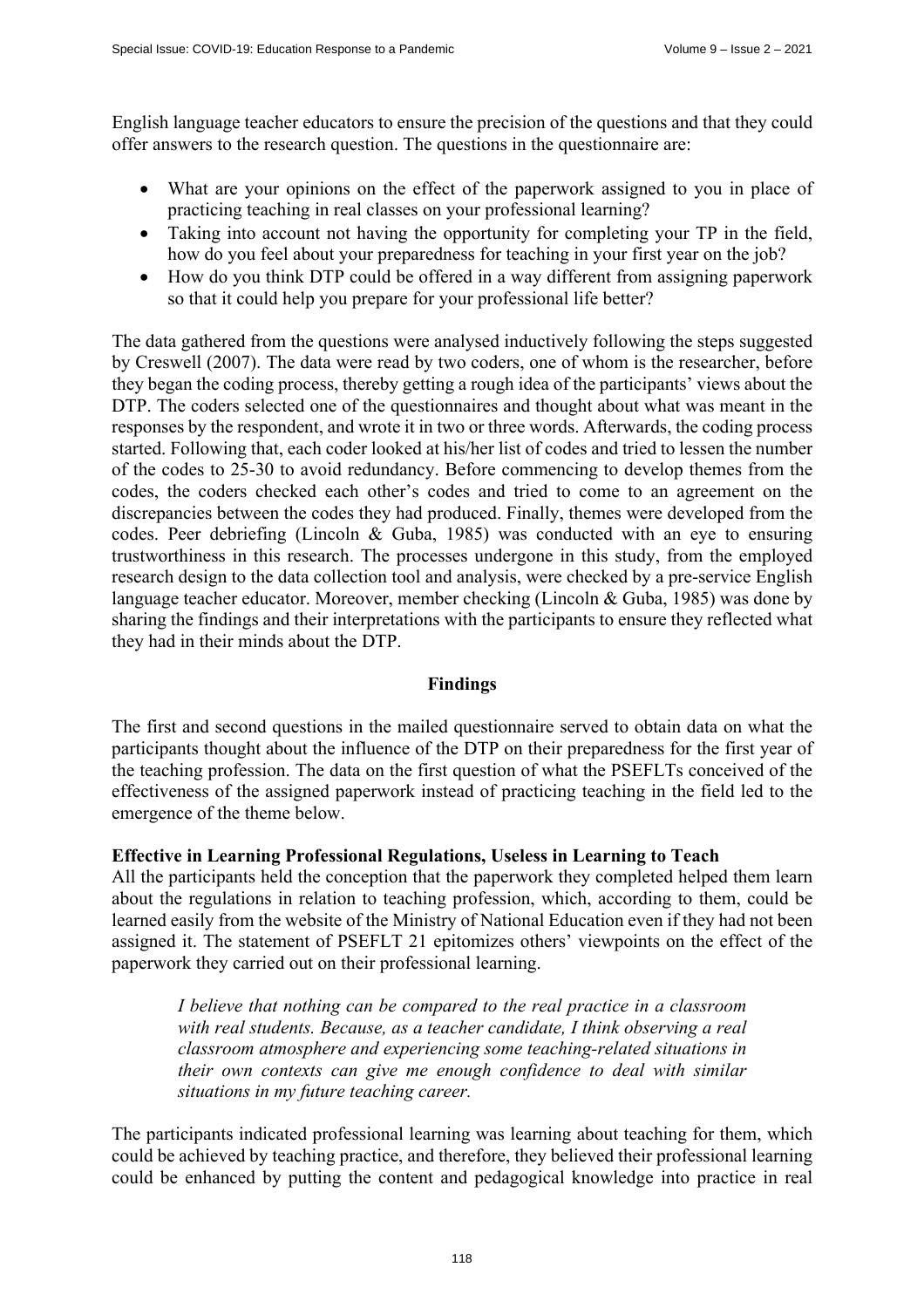teaching. The PSEFLTs highly valued the TP constituent of pre-service teacher education, which enabled them to work out the effectiveness of the teaching methods they had learned and on which they had done their microteaching. PSEFLT 10 stated in her survey:

*Teaching real students is beneficial for us because we really teach something in classes. We need to practice teaching to develop our teaching skills, but we couldn't do it this term because of the COVID-19.*

PSEFLT 2 explicated her perception of the negative impact of the paperwork on her professional learning:

*When I learned I had to submit a file on regulations instead of teaching, I was really disappointed and demotivated because I know that the best way of learning to teach is to teach.* 

The second question in the questionnaire presented invaluable insights into PSEFLTs' preparedness for the first year of teaching profession. The content analysis revealed that aside from one PSEFLT, all the others did not feel ready for the first of year of teaching as a consequence of the DTP they had completed. The participant who claimed she was prepared for the first year of teaching, despite the DTP, stated she had been tutoring for three years and that that teaching experience made her feel that she was ready to start to teach. The content analysis of the remaining 24 participants' responses led to the development of the following theme.

## **I Missed Irreplaceable Experiences, and Therefore, I Do Not Think I am Prepared to Start to Teach**

The respondents pointing out that they were not prepared for the first year of teaching asserted that they had been deprived of the valuable hands-on experience of teaching they would have gained if the pandemic had not hit the normal flow of the TP having been maintained for decades. PSEFLT 15 explained why he was not prepared for the first year of teaching in the following words:

*I feel uncomfortable about not doing my practicum in my placement school. I really don't feel ready for teaching in any context. I guess I did not learn how to teach.* 

PSEFLT 7 stated:

*For the first year on the job, TP is needed. So, because I had to do DTP, I am lacking in self-confidence in my teaching skills.* 

Linked with the significance attached to gaining experience of teaching, another point conveyed in the responses is that the participants believed the more opportunity they had had to teach English to real students, the more prepared they would have been for teaching English, which had been hindered because of the pandemic.

*I think, as pre-service teachers, we have to practise more and more because we need to improve our teaching skills to teach better. Also, we need to be present at schools to get accustomed to the operation of schools. Because of these, we had to go to practicum schools but we couldn't (PSEFLT 14).*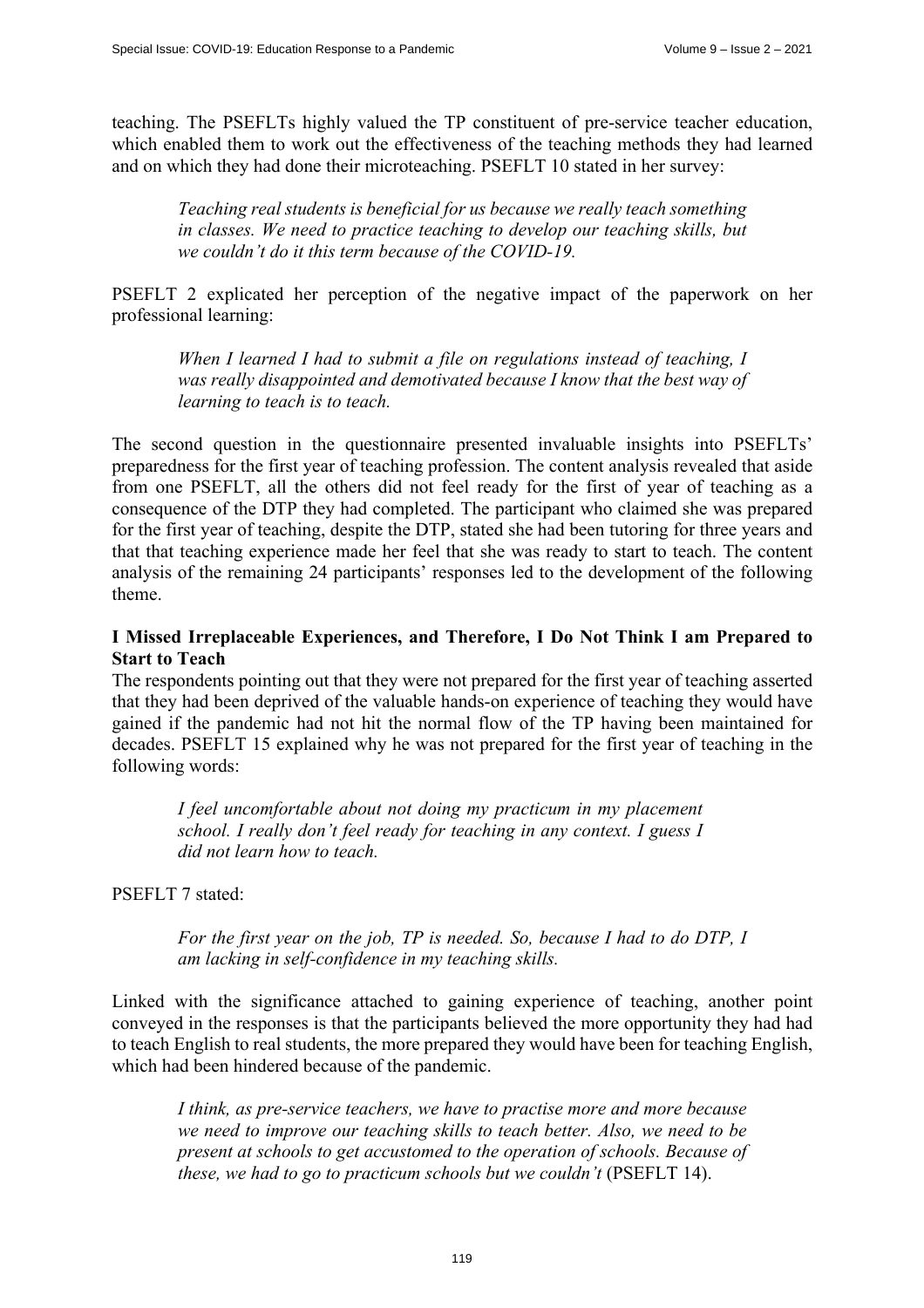The third question was added to the questionnaire to learn about the PSEFLTs' suggestions concerning how DTP could be designed in a different way to better serve senior PSEFLTs in preparing them for the first year of teaching. The content analysis revealed that they had no recommendation as to offering DTP in a different way to improve its effectiveness in equipping PSEFLTs with the knowledge and competencies they would need to use in their professional lives. The reasons they stated for suggesting nothing about improving DTP developed the theme given below.

### **No DTP Could Replace Face-to-Face TP**

The participants asserted in their responses that they had no idea about how to improve the quality of DTP as they did not believe that TP could be conducted through DE. From their points of view, it should be done face-to-face; that is to say, they should be at schools teaching students, observing how schools operate and what responsibilities other than teaching the teacher has. The PSEFLTs stated that TP was the course they had waited till the last term of the program, yet they could not complete it by being physically present at their placement schools. Three of the respondents argued that they should be subjected to face-to-face TP after the end of the pandemic or at least as soon as it lost its detrimental effects before beginning to teach.

*I have no suggestion about how DTP could be made more effective because I do not think it can be effective at all. For TP, we should be at schools with real students. DE is not appropriate for TP. It is not a course like linguistics; because of that, I can develop my teaching only if I teach. Something should be done to give us the chance to do our practicum face-to-face before we start to work in the field* (PSEFLT-11).

#### **Discussion**

The findings demonstrated that the TP the PSEFLTs had to complete via DE as a result of the outbreak of the COVID-19 pandemic did not help them enhance their professional learning aside from learning professional regulations. Due to the unprecedented impact exerted by the pandemic on educational life involving tertiary education, the participants had to complete the paperwork assigned to all the senior Education Faculty students in the context of the study, which did not result in professional learning for the study participants, who defined it as broadening pedagogical content knowledge and transferring it into practice. These findings are the indicators of the significance of this study inasmuch as the related literature does not entail a study reporting on PSEFLT's viewpoints on the contribution of DTP to their professional learning, and associated with that, to their preparedness for the first year of the teaching profession. Integrating technologies into teacher education contributes substantially to teachers' professional learning as was yielded in Anwaruddin's (2016) research, nonetheless, most parts of the TP done through DE were not perceived to be adequate to extend their professional learning. Such discontent with the DTP stemmed from what was expected of them to complete their TP, which pinpoints the importance of providing a chance for PSEFLTs to practice online teaching. By the same token, the PSEFLTs' perceptions regarding the DTP they completed indicate the necessity for determining the content of DTP contemplatively and in cooperation with PSEFLTs. It was revealed in the findings that the content of the DTP disappointed the PSEFLTs and demotivated them to complete the program. In view of the importance of the high level of motivation novice teachers have in their success in the first year of teaching, the study participants who will begin to teach in the following school year might encounter motivation-related problems. Providing the respondents had had the chance to carry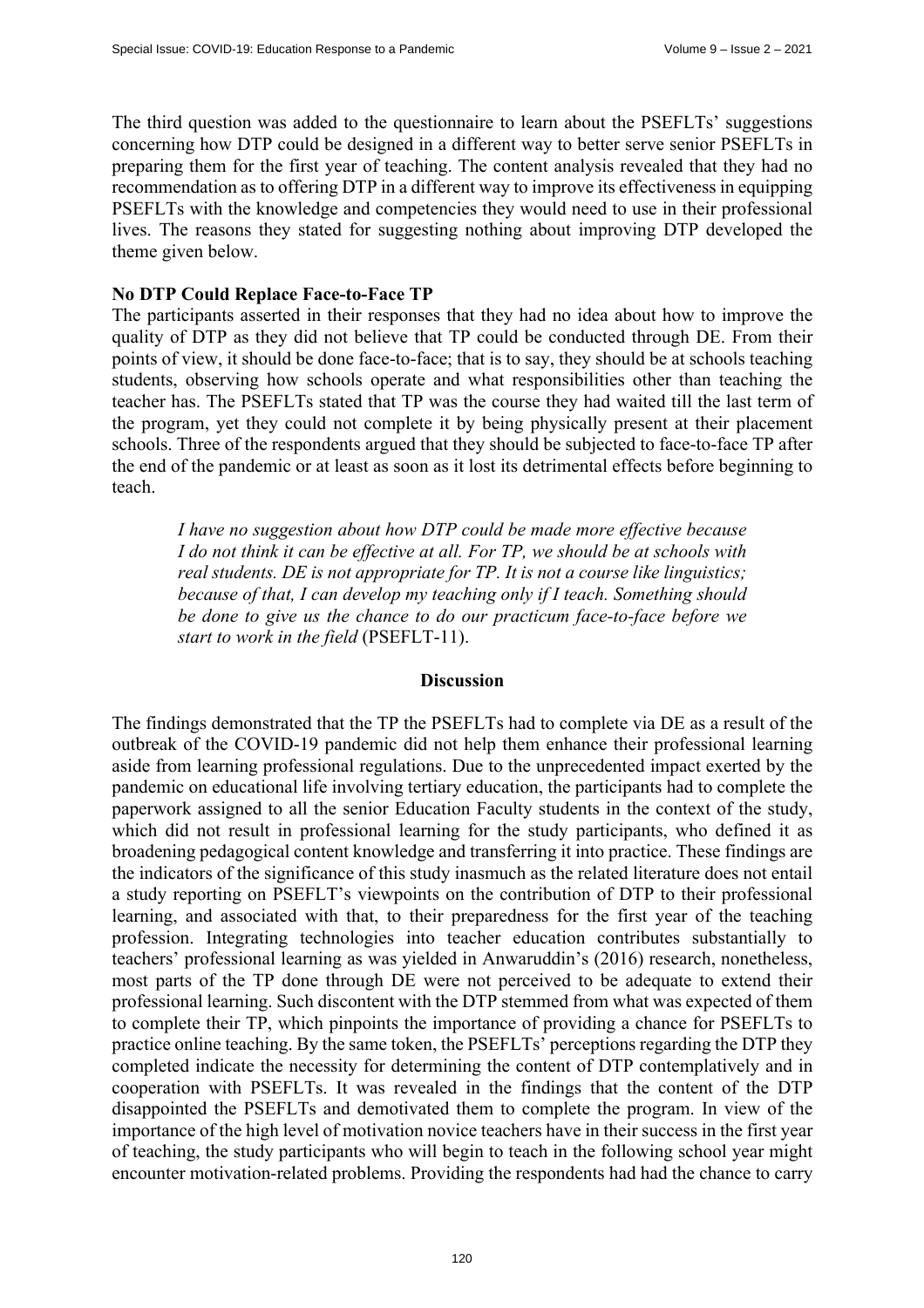on going to their placement schools and online learning tools had been incorporated into the process, their perceived unenhanced professional learning could have been empowered as was suggested by Forbes and Khoo (2015).

The PSEFLTs stated they were not prepared for the first year of teaching due to not being able to complete their TPs face-to-face in their placement schools. They delineated what they had been devoid of as a result of the DTP by addressing the lack of teaching experience, the opportunity to observe the classroom practices of their mentor teachers and to observe the operation of schools, among which losing the chance to practice teaching was the most annoying for them. The findings show that TP is highly valued by the study participants, and similarly, the participants in the studies undertaken by Gan and Lee, 2016; Chen, 2015; Choy et al., 2014 and Cohen et al., 2013 gave special prominence to it. The stress placed on TP makes sense because it is the arena where they display the teaching skills they have gained and developed to a certain extent, and get feedback on them (Uribe & Vaughan, 2017). In the DTP the participants conducted, there was no interaction between them and their mentor teachers, significant figures in initial teacher education (Adams, 2017; Barak & Wang, 2020), because no circumstance occurred to get in touch with them, which can make the picture of what the PSEFLTs lived clearer. Taking into account the need PSEFLTs appeal for starting from their first year in the program (Toom et al., 2017), the pivotal role of the quality of the interaction amongst the stakeholders of initial teacher education becomes evident.

In addition to the absence of the interaction between the PSEFLTs and their mentor teachers, the one between PSEFLTs and their university supervisors was not gratifying as could be understood from the respondents' responses, involving that they lacked self-confidence in their current teaching abilities. This indicates TP done in real classrooms caters for the increase in PSEFLTs' level of self-confidence. In line with this, the participants could not offer any suggestion to improve the effectiveness of DTP for they had a strong belief in the conception that TP should be done by the physical presence of PSEFLTs in their placement schools. Though the respondents did not come up with an alternative for TP conducted face-to-face, Phillion et al. (2003) suggested virtual teaching practice for the pre-service teachers who could not go to placement schools. Given the fact that the research participants and the other parties in TP were unprepared for conducting it at a distance, it could be understood why the PSEFLTs could not make recommendations for reforming the way it was conducted in their context. However, the invaluable experience gained by the stakeholders through striving to complete the DTP will probably steer the future of it and how it can be carried out in the best way possible.

### **Implications for Initial English Language Teacher Education**

The education provided to PSEFLTs both on-campus and at schools needs to be comprehensive, of high quality and adaptable to a wide range of situations subsuming the mandatory DE that may result from a pandemic. The entire world has suffered from COVID-19 over the last seven months and this led the Faculties of Education to produce a solution to the problem of the impossibility of conducting TP face-to-face as a result of the closure of schools. The solution they worked out was having the last year pre-service teachers do their TPs at a distance. As could be comprehended from the perceptions of this study's participants, meticulous work needs to be done on designing DTP jointly with PSEFLTs. Anything, from the content to the assignments, should be tentative because the feedback that will be offered by PSEFLTs might necessitate something that has not been contemplated before. Since the opportunity for practicing teaching is what makes TP valuable, virtual teaching practice needs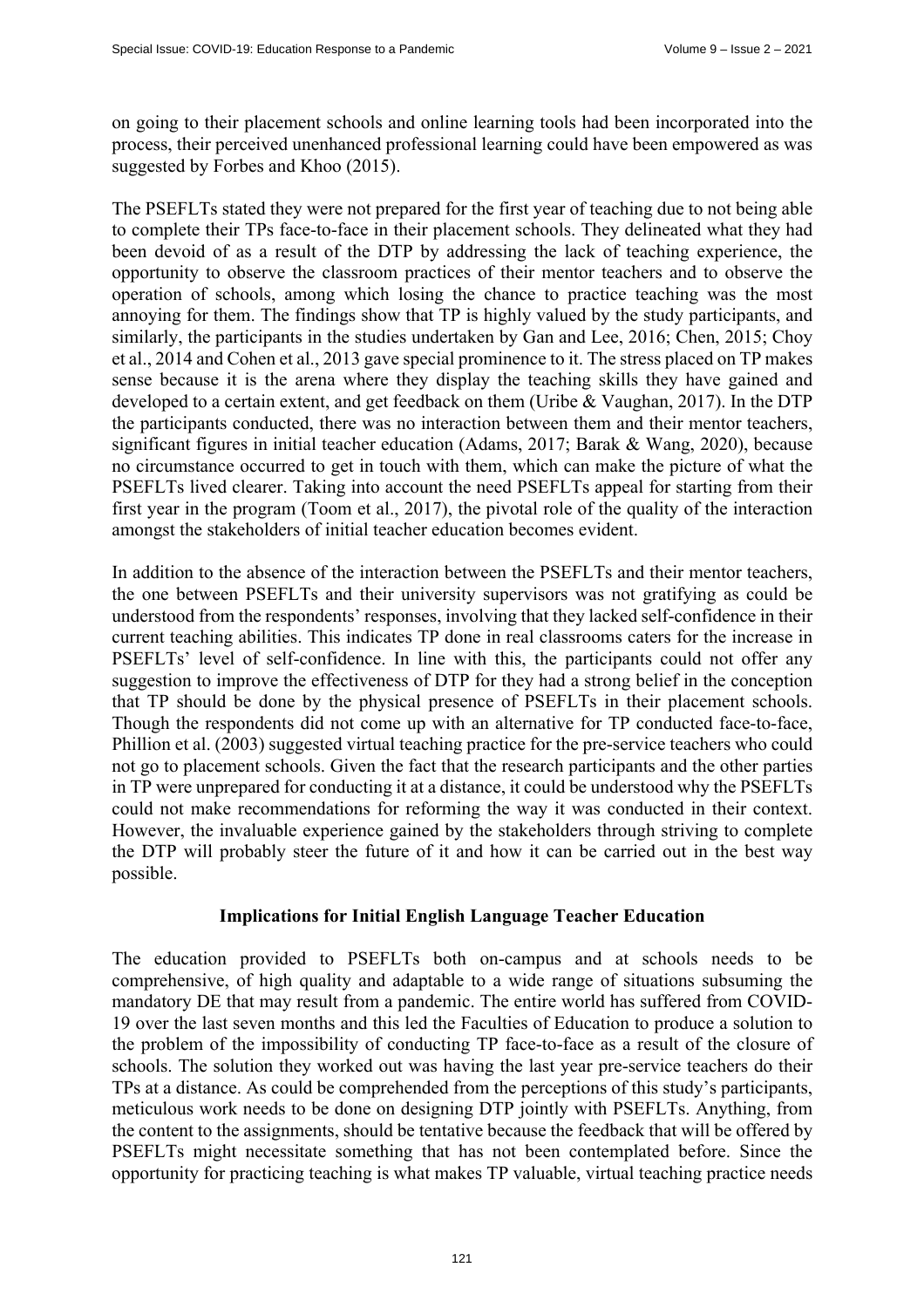to be an integral and indispensable part of DTP. PSEFLTs should be teaching students they are supposed to teach face-to-face in a virtual synchronous learning environment, and feedback on their teaching should be provided both by their mentor teachers and university supervisors. Online technologies should be used in the teaching of pedagogical and content courses, too to help PSEFLTs perceive DE as a part of their education.

### **Conclusions**

This qualitative case study explored PSEFLTs' perceptions concerning the DTP they have done and the influence it has wielded on their preparedness for teaching. The findings reported that the participants were not feeling ready for the first year of teaching as they could not practice teaching and complete their TPs in their placement schools thereof. The findings reiterate the vital role taken on by TP in the eyes of pre-service teachers. This study has the potential to make a notable contribution to the literature on TP by the findings as to the negative effect of the way TP was conducted at a distance in the context of this study.

Since this research was conducted with the participation of 25 participants studying at the same university, the researcher does not aim at generalizing the results to other contexts. Undoubtedly, further research is needed to gain more considerable insights into PSEFLTs' conceptions of both DTP and its influence on their preparedness for the first year on the job. Moreover, additional research should be conducted in the following years with the practicing teachers having engaged in DTP with a view to examining how it will have impacted on their teaching in their first year/s of teaching. Large-scale studies in which participants with DTP experience from different contexts take part are also needed for they could demonstrate if the divergence in participants' views on DTP resides in the differences in the way/s DTP is carried out.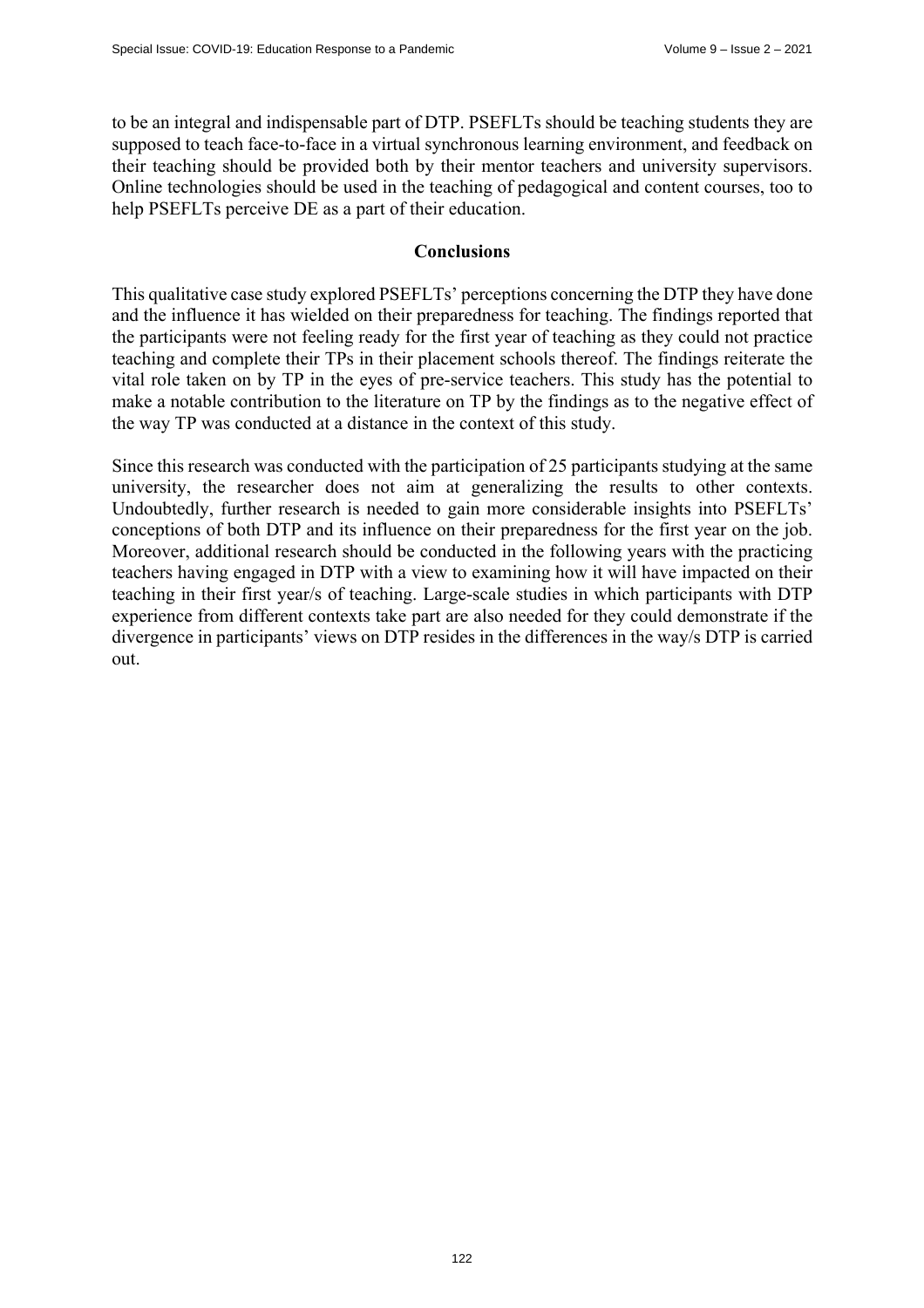## **References**

- Adams, G. (2017). Using a narrative approach to illuminate teacher professional learning in an era of accountability. *Teaching and Teacher Education, 67*, 161–170. https:/doi.org/10.1016/j.tate.2017.06.007
- Adem, A. E. (2009). Teacher training through distance education: IICBA's experience. *Africa Education Review, 6*(1), 174–184. https:/doi.org/10.1080/18146620902857590
- Akimov, S., & Malin, M. (2020). When old becomes new: a case study of oral examination as an online assessment tool. *Assessment and Evaluation in Higher Education, 45*(8), 1205–1221. https:/doi.org/10.1080/02602938.2020.1730301
- Anwaruddin, S. M. (2016). ICT and language teacher development in the global south: A new materialist discourse analysis. *Educational Studies, 52*(3), 260–278. https:/doi.org/10.1080/00131946.2016.1169183
- Barak, L. O., & Wang, J. (2020). Teacher mentoring in service of preservice teachers' learning to teach: Conceptual bases, characteristics, and challenges for teacher education reform. *Journal of Teacher Education, (72)*1, 86–99. https:/doi.org/10.1177/0022487119894230.
- Boling, E. C., Hough, M., Krinsky, H., Saleem, H., & Stevens, M. (2011). Cutting the distance in distance education: Perspectives on what promotes positive online learning experiences. *Internet and Higher Education, 15*, 118–126. https:/doi.org/10.1016/j.iheduc.2011.11.006
- Bone, K., Bone, J., Grieshaber, S., & Quinones, G. (2019). A Peer Assisted Learning (PAL) approach to preservice teacher professional experiences in Australia: Organisational friendships. *Asia-Pacific Journal of Teacher Education, 47*(4), 347–360. https:/doi.org/10.1080/1359866X.2018.1539215
- Bose, S. (2013). Integrated teacher education programme for open distance learning: A model for development and implementation*. Open Learning, 28*(2), 120–134. https:/doi.org/10.1080/02680513.2013.814534
- Carrillo, C., & Flores, M. A. (2020). COVID-19 and teacher education: A literature review of online teaching and learning practices. *European Journal of Teacher Education, 43*(4), 466–487. https:/doi.org/10.1080/02619768.2020.1821184
- Chien, C. W. (2015). Pre-service English teachers' perceptions and practice of field experience and professional learning from expert teachers' mentoring. *Teachers and Teaching: Theory and Practice, 21*(3), 328–345. https:/doi.org/10.1080/13540602.2014.953817
- Choy, D., Wong, A. F. L., Goh, K. C., & Low, E. L. (2014). Practicum experience: Preservice teachers' self-perception of their professional growth. *Innovations in Education and Teaching International, 51*(5), 472–482. https:/doi.org/10.1080/14703297.2013.791552
- Cohen, E., Hoz, R., & Kaplan, H. (2013). The practicum in preservice teacher education: A review of empirical studies. *Teaching Education, 24*(4), 345–380. https:/doi.org/10.1080/10476210.2012.711815
- Cowan, J. (1995). The advantages and disadvantages of distance education. In R. Howard (Ed.), *Distance education for language teachers* (pp. 14–21). Multilingual Matters Ltd.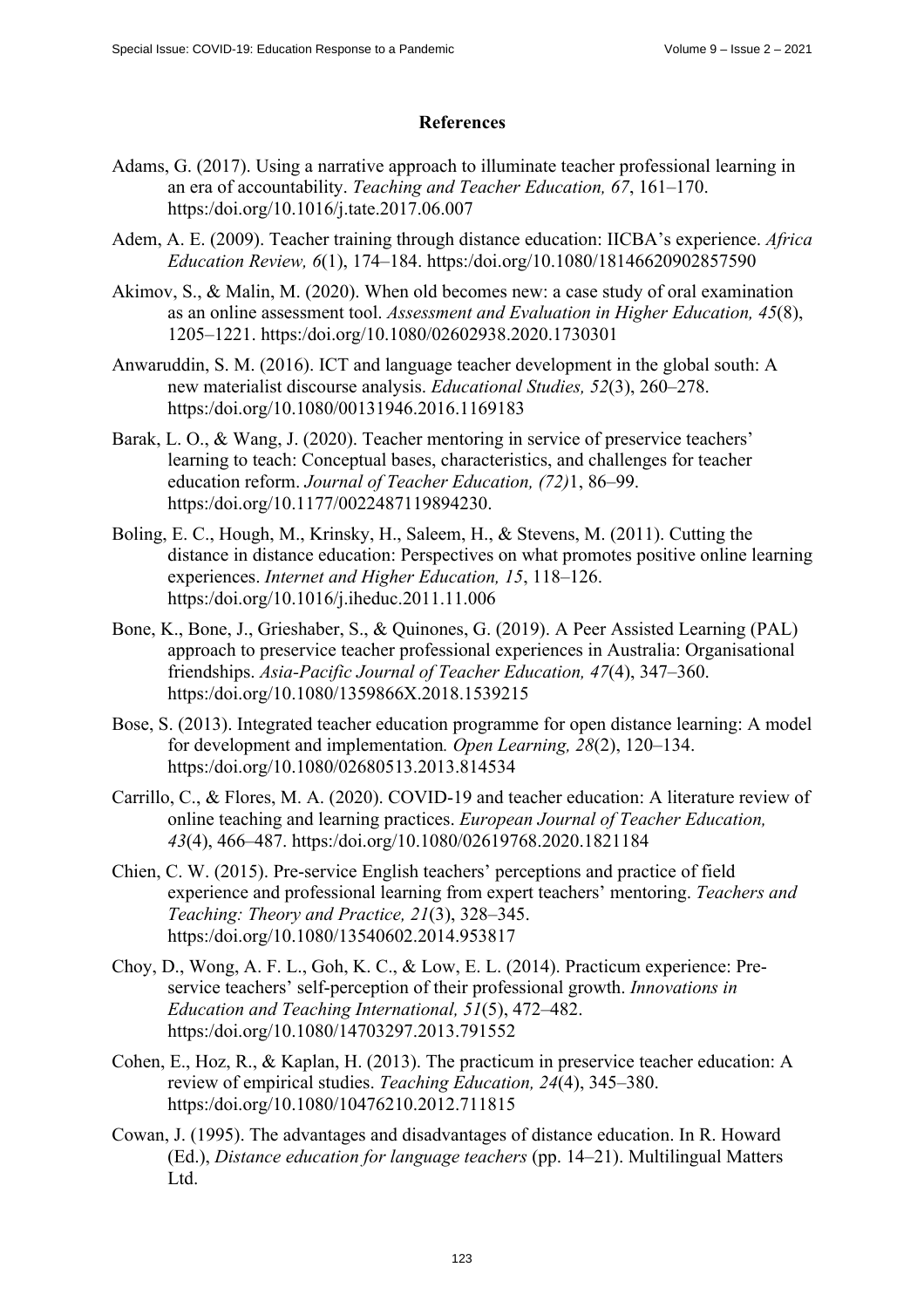- Creswell, J. W. (2007). *Qualitative inquiry and research design: Choosing among five approaches*. Sage.
- Dahlgren, M. A., & Chiriac, E. H. (2009). Learning for professional life: Student teachers' and graduate teachers' views of learning, responsibility and collaboration. *Teaching and Teacher Education, 25,* 991–999*.* https:/doi.org/10.1016/j.tate.2009.03.019
- Denzin, N. K., & Lincoln, Y.S. (2000) *Handbook of qualitative research*. Sage.
- Driel, J. H. V., & Berry, A. (2012). Teacher professional development focusing on pedagogical content knowledge. *Educational Researcher, 41*(1), 26–28. https:/doi.org/10.3102/0013189X11431010
- Falloon, G. (2011). Making the connection: Moore's theory of transactional distance and its relevance to the use of a virtual classroom in a postgraduate online teacher education. *Journal of Research on Technology in Education, 43*(3), 187–209. https:/doi.org/10.1080/15391523.2011.10782569
- Forbes, D., & Khoo, E. (2015). Voice over distance: A case of podcasting for learning in online teacher education. *Distance Education, 36*(3), 335–350. https:/doi.org/10.1080/01587919.2015.1084074
- Gan, Z., & Lee, F. K. J. (2016). Understanding ESL student teachers' learning of classroom practices in the practicum: A case study in Hong Kong*. The Asia-Pacific Education Researcher, 25*(2), 251–266. https:/doi.org/10.1007/s40299-015-0258-x
- Gebhard, J. G. (2009). The Practicum. In A. Burns & J. C. Richards (Eds.), *Second language teacher education* (pp. 250-258). Cambridge University Press.
- Gillies, D. (2008). Students perspectives on videoconferencing in teacher education at a distance. *Distance Education, 29*(1), 107–118. https:/doi.org/10.1080/01587910802004878
- Gray, C., Wright, P., & Pascoe, R. (2019). "They made me feel like a teacher rather than a praccie": Sinking or swimming in pre-service drama education. *Asia-Pacific Journal of Teacher Education, 47*(2), 193–207. https:/doi.org/10.1080/1359866X.2018.1504279
- Grudnoff, L. (2011). Rethinking the practicum: Limitations and possibilities. *Asia-Pacific Journal of Teacher Education, 39*(3), 223–234. https:/doi.org/10.1080/1359866X.2011.588308
- Gruenhagen, K., Mccracken, T., & True, J. (1999). Using distance education technologies for the supervision of student teachers in remote rural schools. *Rural Special Education Quarterly, 18* (3-4), 58–65. https:/doi.org/10.1177/8756870599018003-407
- Hall, W. M (1996). Quality teacher education via distance mode: A Caribbean experience. *Journal of Education for Teaching, 22*(1), 85–94. https:/doi.org/10.1080/02607479650038445
- Kim, J., Kwon, Y., & Cho, D. (2011). Investigating factors that influence social presence and learning outcomes in distance higher education. *Computers & Education, 57*(2), 1512–1520. https:/doi.org/10.1016/j.compedu.2011.02.005
- Knowles, M. S. (1968). Andragogy, not pedagogy. *Adult Leadership. 16*(10), 350–352.
- Knowles, M. S. (1980). *The modern practice of adult education: From pedagogy to andragogy*. Association Press & Cambridge Book Publishers.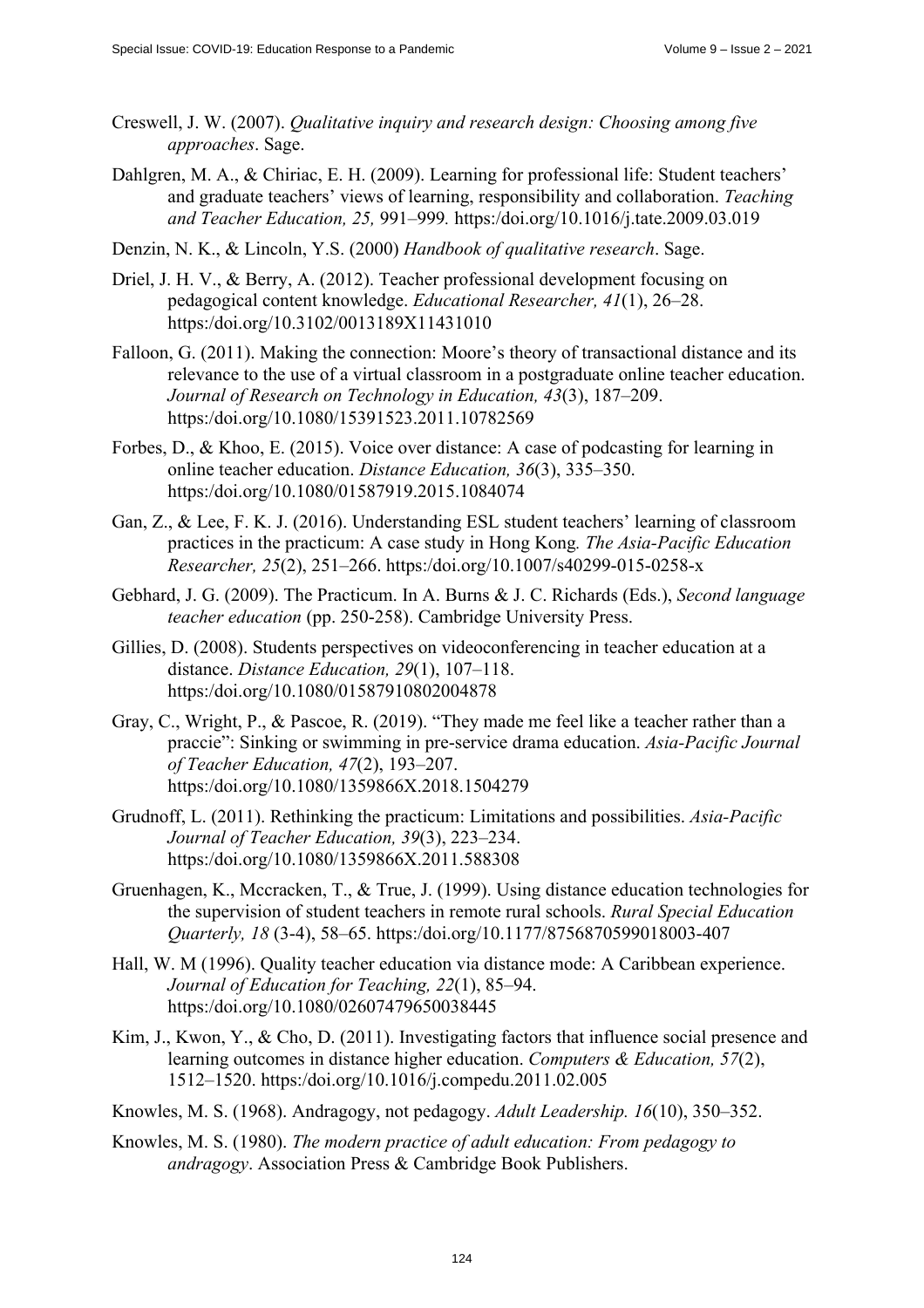Knowles, M. S. (1984). *The adult learner: A neglected species*. Gulf Pub. Co.

- Lee, K. (2017). Rethinking the accessibility of online higher education: A historical review. *Internet and Higher Education, 33*, 15–23. https:/doi.org/10.1016/j.iheduc.2017.01.001.
- Leeferink H., Koopman, M., Beijaard, D., & Ketelaar, E. (2015). Unraveling the complexity of student teachers' learning in and from the workplace. *Journal of Teacher Education, 66*(4), 334–348. https:/doi.org/10.1177/0022487115592163
- Lincoln, Y., & Guba, E. G. (1985). *Naturalistic inquiry*. Sage.
- Louws, M. L., Veen, K., Meirink, J. A., & Driel, J. H. (2017). Teachers' professional learning goals in relation to teaching experience. *European Journal of Teacher Education, 40*(4), 487–504. https:/doi.org/10.1080/02619768.2017.1342241
- Moorhouse, B. L., & Harfitt, G. J. (2019). Pre-service and in-service teachers' professional learning through the pedagogical exchange of ideas during a teaching approach experience. *Asia-Pacific Journal of Teacher Education*, 1–15. https:/doi.org/10.1080/1359866X.2019.1694634
- Moyo, N. (2020). COVID-19 and the future of practicum in teacher education in Zimbabwe: Rethinking the 'new normal' in quality assurance for teacher certification. *Journal of Education for Teaching, 46*(4), 536–545. https:/doi.org/10.1080/02607476.2020.1802702
- Nielsen, H. D. (1997). Quality assessment and quality assurance in distance teacher education. *Distance Education, 18*(2), 284–317. https:/doi.org/10.1080/0158791970180207
- Offir, B., Lev, Y., & Bezalel, R. (2008). Surface and deep learning processes in distance education: Synchronous versus asynchronous systems. *Computers and Education, 51*(3), 1172–1183. https:/doi.org/10.1016/j.compedu.2007.10.009
- Phillion, J., Johnson, T., & Lehman, J. D. (2003). Using distance education technologies to enhance teacher education though linkages with K-12 schools*. Journal of Computing in Teacher Education, 20*(2), 63–70. https:/doi.org/10.1080/10402454.2003.10784486
- Punch, K. (1998). *Introduction to social research: Qualitative and quantitative approaches*. Sage.
- Ramos, F., Taju, G., & Canuto, L. (2011). Promoting distance education in higher education in Cape Verde and Mozambique. *Distance Education, 32*(2), 159–175. https:/doi.org/10.1080/01587919.2011.584845
- Raygan, A., & Moradkhani, S. (2020). Factors influencing technology integration in an EFL context: investigating EFL teachers' attitudes, TPACK level, and educational climate. *Computer Assisted Language Learning*. https:/doi.org/10.1080/09588221.2020.1839106
- Richards, H., Conway, C., Roskvist, A., & Harvey, S. (2013). Foreign language teachers' language proficiency and their language teaching practice. *The Language Learning Journal, 41*(2), 231–246. https:/doi.org/10.1080/09571736.2012.707676
- Skylar, A. A., Higgins, K., Boone, R., Jones, P., Pierce, T., & Gelfer, J. (2005). Distance education: An exploration of alternative methods and types of instructional media in teacher education*. Journal of Special Education Technology, 20*(3), 25–33. https:/doi.org/10.1177/016264340502000303